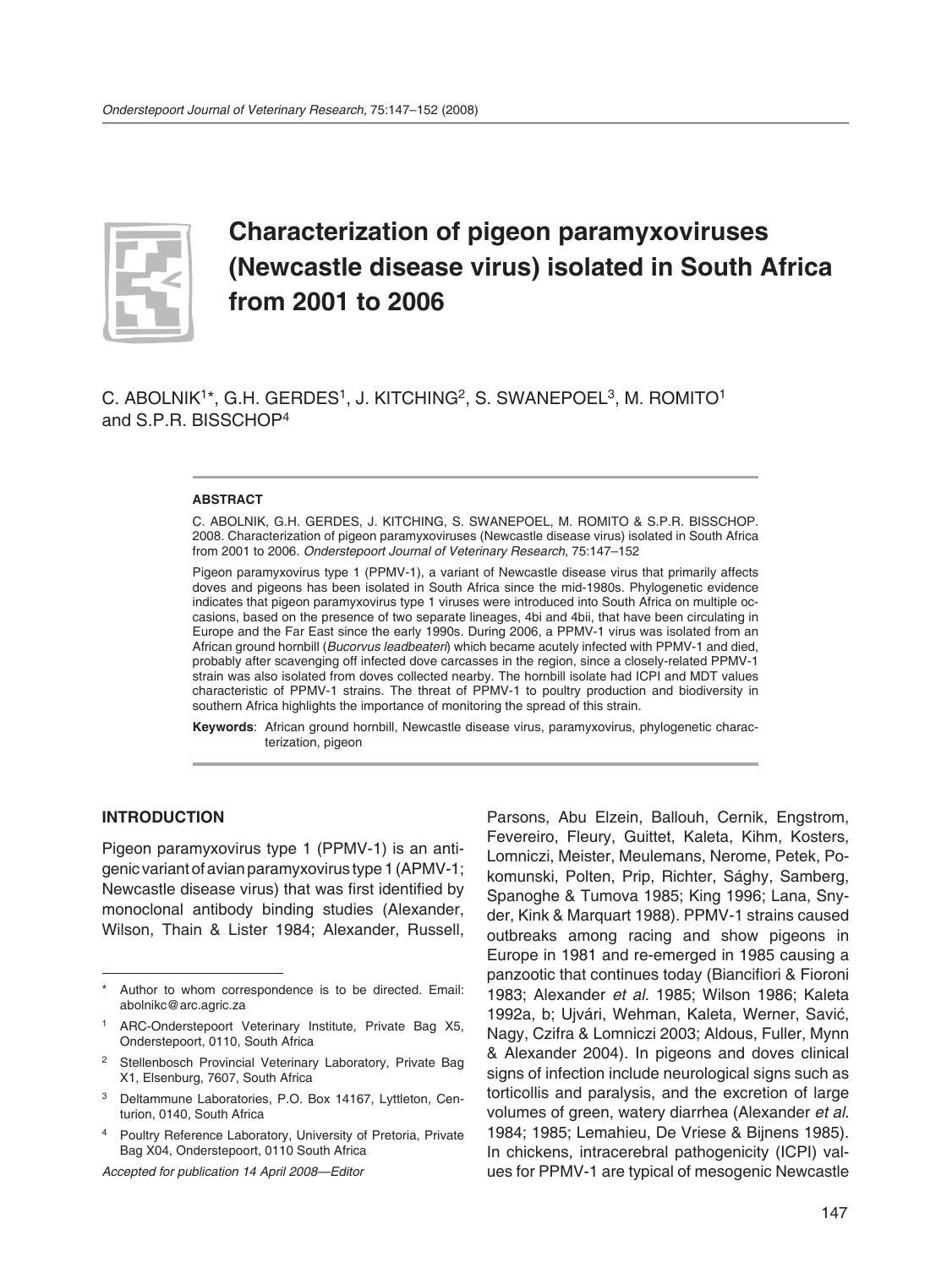Pigeon paramyxoviruses (Newcastle disease virus) isolated in South Africa

disease viruses but in most cases, PPMV-1 isolates have increased their virulence for chickens after passage, and therefore represent a threat to poultry production (Alexander & Parsons 1986; King 1996; Kommers, King, Seal & Brown 2001). Besides pigeons, doves and chickens, PPMV-1 viruses have also been isolated from kestrels, falcons, cockatoos, budgerigars, pheasants, swans and a robin (Alexander *et al.* 1985; Lister, Alexander & Hogg 1986; Kaleta 1992b; Werner, Römer-Oberdörfer, Köllner, Manvell & Alexander 1999; Monne, Beato, Capua & Mandola 2006; Aldous *et al*. 2004). Phylogenetic analysis has classified PPMV-1 strains into a discrete lineage, VIb (Lomniczi, Wehman, Herczeg, Ballagi-Pordany, Kaleta, Werner, Meulemans, Jorgensen, Manté, Gielkens, Capua & Damoser 1998), recently re-classified as lineage 4b. Lineage 4b was further split into subgroups 4bi and 4bii (Aldous *et al*. 2004).

Large die-offs in doves and pigeons have occasionally been reported in various parts of South Africa

TABLE 1 South African pigeon paramyxovirus isolates

since the 1980s after the first isolation of PPMV-1 from doves during an outbreak in September 1986 (Pienaar & Cilliers 1987). In the present study, the phylogenetic relationships between 21 South African PPMV-1 viruses isolated from doves, pigeons, chickens, a duck and an African ground hornbill (*Bucorvus leadbeateri*) were investigated, and the pathogenicity of the African ground hornbill isolate for chickens was determined.

# **MATERIALS AND METHODS**

### **Isolates**

Virus isolation was performed at the Onderstepoort Veterinary Institute, Stellenbosch Provincial Veterinary Laboratory, the University of Pretoria's Poultry Reference Laboratory and Deltammune Laboratory by inoculation into the alantoic cavities of 9 to 10-day-old embryonated specific antibody-negative fowl eggs. Isolates are indicated in Table 1.

| Isolate           | Year | <b>Host</b>             | Town, Province <sup>a</sup> | <b>Accession number</b> |
|-------------------|------|-------------------------|-----------------------------|-------------------------|
| ZA469/PPMV1/02    | 2002 | 28-week-old layers      | Mooirivier, KZN             | AY445669                |
| PIZA04N230        | 2004 | Racing pigeons          | Oudtshoorn, WC              | EF030962                |
| DOZA05N240        | 2005 | Doves                   | Kimberly, NC                | EF030953                |
| DOZA05N247        | 2005 | Laughing dove           | Kuilsrivier, WC             | EF030954                |
| PIZA05N277        | 2005 | Pigeon                  | Pretoria, GP                | EF030963                |
| DOZA05AM68313     | 2005 | Laughing dove           | Marikana, NWP               | EF030952                |
| DOZA05N417        | 2005 | Doves                   | Montagu, WC                 | EF030955                |
| DOZA05N539        | 2005 | Doves                   | Belville, WC                | EF030956                |
| DOZA06N549        | 2006 | Doves                   | Cape Town, WC               | EF030957                |
| DOZA06N589        | 2006 | Doves                   | Darling, WC                 | EF030958                |
| DOZA06N591        | 2006 | Doves                   | Kimberly, NC                | EF030959                |
| CKZA06N606        | 2006 | 4-week-old broilers     | Sibasa, LP                  | EF030951                |
| DOZA06UP470       | 2006 | Dove                    | Polokwane, LP               | EF030961                |
| PIZA06N642        | 2006 | Pigeon                  | Cape Town, WC               | EF030950                |
| DOZA06N621        | 2006 | Doves                   | Cape Town, WC               | EF030960                |
| -ZA06N690         | 2006 | <b>Unknown</b>          | Germiston, GP               |                         |
| PIZA06N699        | 2006 | Pigeon                  | Middleburg, MPU             |                         |
| PIZA06N635        | 2006 | Pigeon                  | Stellenbosch, WC            | EF030964                |
| DOZA06N757        | 2006 | Laughing doves          | Dwaalboom, NWP              |                         |
| <b>BLZA06N779</b> | 2006 | African ground hornbill | Dwaalboom, NWP              |                         |
| DKZA06N828        | 2006 | Muscovy duck            | Worchester, WC              |                         |

KZN KwaZulu-Natal

WC Western Cape

NC Northern Cape

LMP Limpopo

NWP North West

GP Gauteng

MPU Mpumahlanga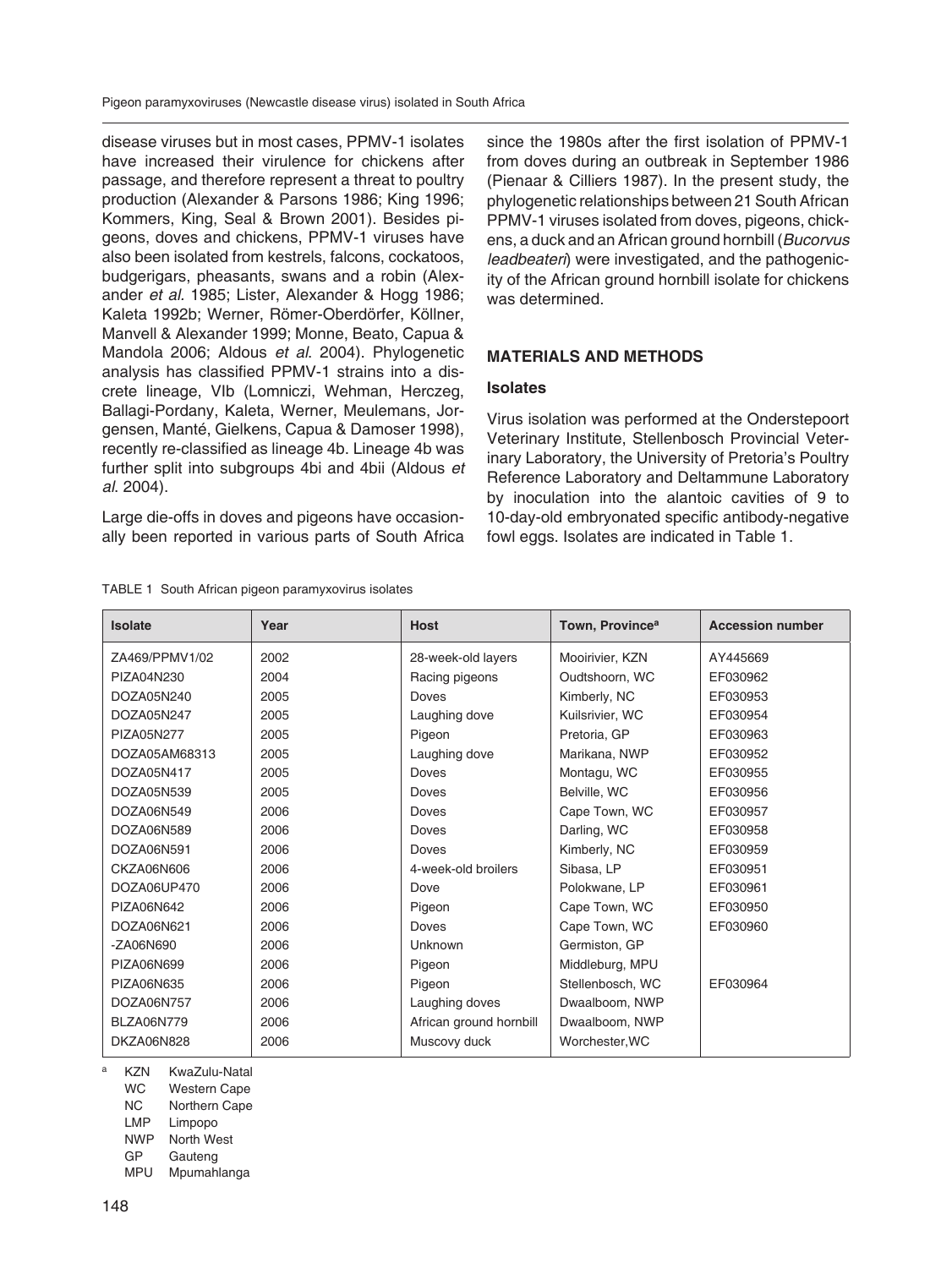#### **Pathogenicity tests**

ICPI and MDT tests were performed according to standard procedures (O*IE manual of standards: diagnostic tests and vaccines* 2000).

#### **Reverse transcription-polymerase chain reaction and nucleotide sequencing**

Viral RNA was extracted from alantoic fluid using TRIzol® reagent (Gibco, Invitrogen). The fusion (F) protein gene was targeted in a one-step RT-PCR using the oligonucleotide primer pair and thermal cycling parameters described elsewhere (Abolnik, Horner, Maharaj & Viljoen 2004). Cycle sequencing was performed using the ABI PRISM® Big Dve™ Terminator Cycle Sequencing Ready Reaction Kit (Applied Biosystems) and the reverse primer from the RT-PCR to span the region containing the  $F_0$ peptide cleavage site. Reactions were analysed with an ABI3130™ Genetic Analyser (Applied Biosystems).

### **Sequence analysis**

Nucleotide and amino acid sequence analyses and alignment were carried out using Bioedit (Hall 1999) and ClustalW software

(http://www.ebi.ac.uk/clustalw/index.html).

Phylogenies were reconstructed with MEGA 3.1 software (Kumar, Tamura & Nei 2004) using the neighbour-joining tree inference method with the Kimura 2-parameter substitution model and 1 000 bootstrap replicates to assign confidence levels to branches.

## **RESULTS AND DISCUSSION**

Phylogenetic analysis of partial F protein genes indicated that the South African PPMV-1 isolates do not cluster together as a single geographical entity, but instead are split between the two lineages 4bi and 4bii (Fig. 1). One of the South Africa isolates, PIZA05N277, isolated from a pigeon in Pretoria (Gauteng Province) in May 2005 shared 99% nucleotide sequence identity with the other international lineage 4bi viruses, but only 98–99 % and 94–95 % sequence identities with other South African lineage 4bi and lineages 4bii viruses, respectively. Therefore, we suspect that this strain was recently introduced into the country. The muscovy duck (*Cairina moschata*) (DKZA06N828) was a suspected organophosphate poisoning case and probably contracted PPMV-1 through contact with faeces from infected doves. CKZA06N606 was isolated from 4-week-old broilers and is only the second reported case of PPMV-1 infection of chickens in South Africa. The African ground hornbill isolate, BLZA06N779 shared 99.4 % sequence identities in the partial fusion protein gene with DOZA06N757 isolated from doves on the same farm during the outbreak. An MDT value of 89.4 h was obtained for BLZA06N779, which falls within the 90h time limit for mesogenic viruses. The ICPI value obtained was 0.33, which indicates that it is not velogenic but does not differentiate between mesogenic and lentogenic viruses.

The South African lineage 4bii strains formed a single clade and these viruses were mainly obtained from the Western Cape Province, apart from single isolates from Gauteng (-ZA06N690) and KwaZulu-Natal Provinces (ZA469/PPMV1/02). Nucleotide sequence homology within the South African clade varied from 96.7 % to 99.1 %. Relatively longer branch lengths suggest that the lineage 4bii strains may have been circulating in South Africa for an extended period. The sequences of <sup>112</sup>RRQKRF<sup>117</sup> and <sup>112</sup>RRKKRF<sup>117</sup> at F<sub>0</sub> for lineages 4bi and 4bii, respectively (Fig. 2), are in agreement with other reports (Collins, Strong & Alexander 1994; Mase, Imai, Sanada, Sanada, Yuasa, Imada, Tsukamoto & Yamaguchi 2002; Meulemans, Van den Berg, Decaesstecker & Boschmanns 2002; Terregino, Cattoli, Grossele, Bertoli, Tisato & Capua 2003).

Although the bootstrap values supporting the phylogenetic relationships within lineages 4bi and 4bii are low, amino acid sequences (Fig. 2) support the phylogenetic relationships: lineage 4bi clade (c) is distinguished from clades (a) and (b) (Fig. 1) by  $T^3$ ,  $L^{10}$  and  $R^{27}$  substitutions, and lineage 4bii clade (d) differs from clade (e) by a  $P^{36} \rightarrow S$  substitution.

We have demonstrated that exotic strains of pigeon paramyxoviruses were introduced into South Africa on multiple occasions. Routes of introduction into South Africa are speculative, although they are most likely via the importation of infected pigeons for racing and ornamental purposes as reported in other countries (Aldous *et al*. 2004). A second case of PPMV-1 infection of chickens in South Africa is reported here, highlighting the importance of the threat of PPMV-1 to poultry, but PPMV-1 also potentially threatens biodiversity of wild birds, particularly rare indigenous dove and pigeon species. We report the first isolation of PPMV-1 from an African ground hornbill (*Bucorvus leadbeateri*), an increasingly rare species, which became acutely infected with PPMV-1 and died, although the virus did not display increased pathogenicity for chickens. It is likely that the ground hornbill became infected by scavenging off the dead doves in the area. Our findings suggest that PPMV-1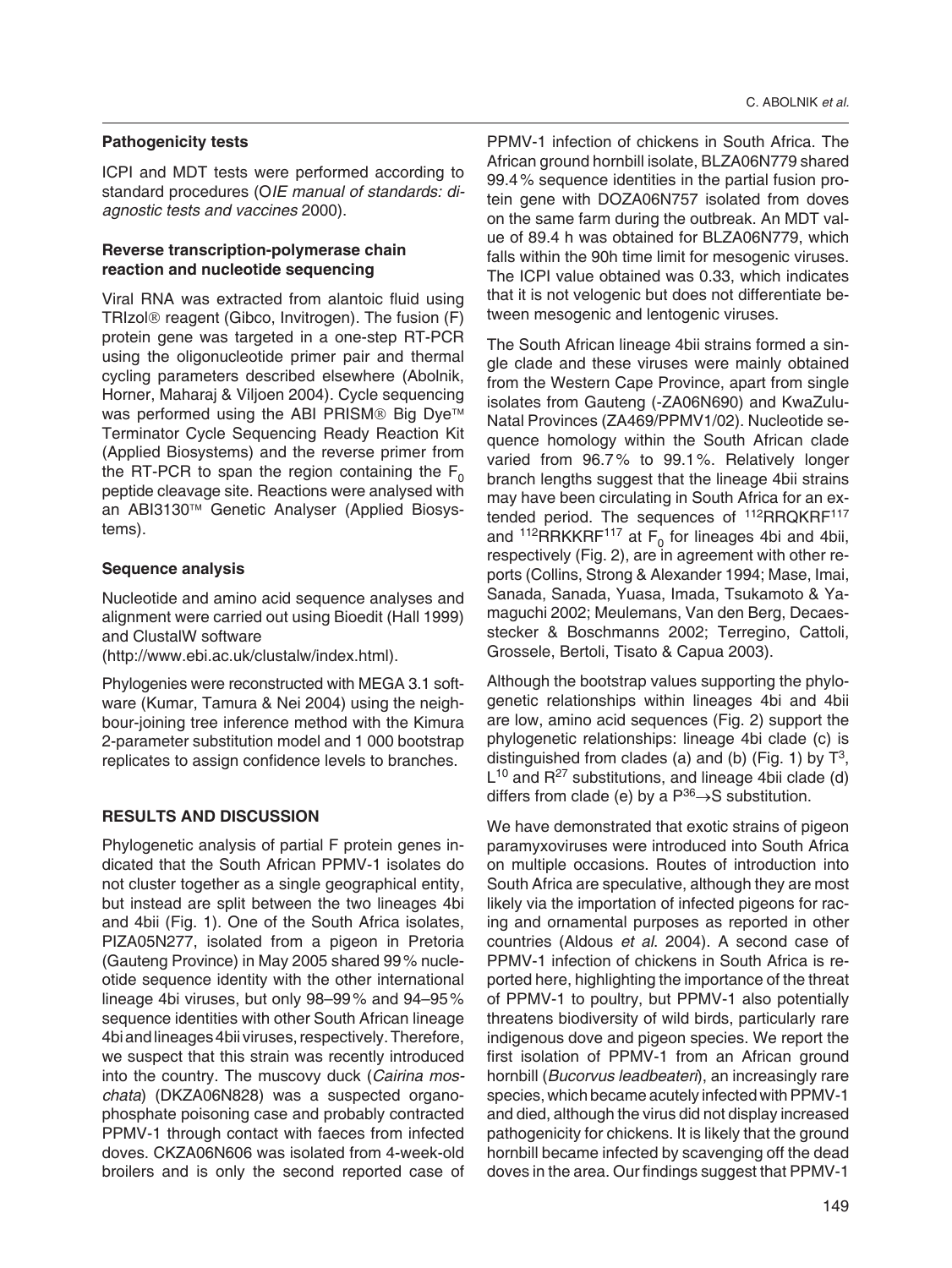Pigeon paramyxoviruses (Newcastle disease virus) isolated in South Africa



FIG.1 Phylogenetic tree of a 374-bp region of the fusion protein gene of PPMV-1 viruses. South African strains are framed (bold type)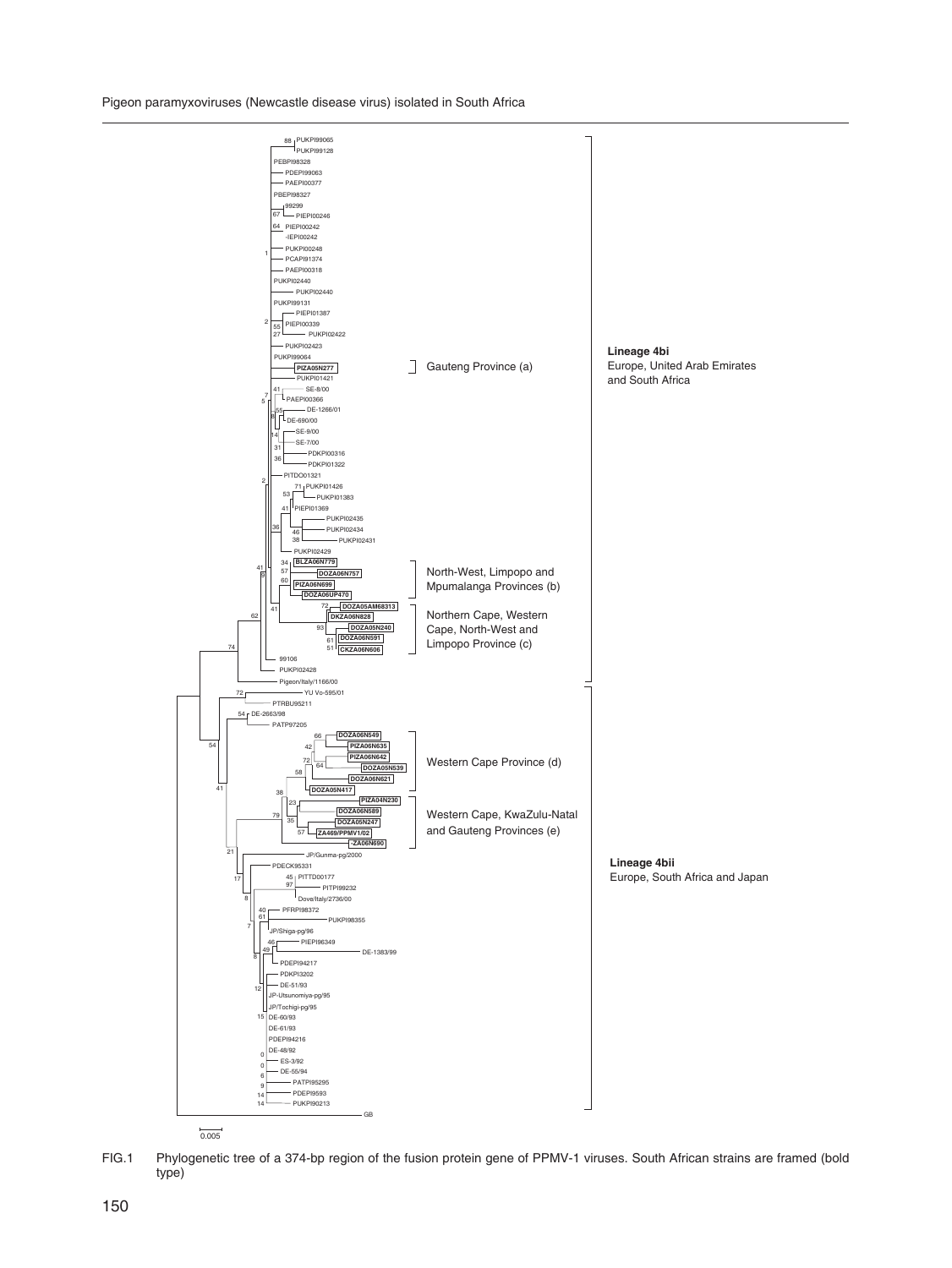MGSKPYTRIPAPLMLITRITLVLSCICLTSSLDGRPLAAAGIVVTGDKAINIYTSSOTGSIIVKLLPMMPKDKEACAKAPLEAYMRTLTFLGDSIRRIOGSV3TSGG**RRRF**IGS  $\begin{split} &\dots, \texttt{w}.\texttt{u}.\texttt{u}.\texttt{u}.\texttt{u}.\texttt{u}.\texttt{u}.\texttt{u}.\texttt{u}.\texttt{u}.\texttt{u}.\texttt{u}.\texttt{u}.\texttt{u}.\texttt{u}.\texttt{u}.\texttt{u}.\texttt{u}.\texttt{u}.\texttt{u}.\texttt{u}.\texttt{u}.\texttt{u}.\texttt{u}.\texttt{u}.\texttt{u}.\texttt{u}.\texttt{u}.\texttt{u}.\texttt{u}.\texttt{u}.\texttt{u}.\texttt{u}.\texttt{u}.\texttt{u}.\$  $120$  $\begin{array}{c}\n\vdots \\
\vdots \\
\vdots \\
\vdots\n\end{array}$  $110$  $\begin{array}{c}\n\hline\n\end{array}$ 100  $\begin{array}{c}\n\hline\n\end{array}$  $\ddot{\phantom{0}}$  $\overline{6}$  $\overline{a}$  $\frac{0}{8}$  $\ddot{\phantom{0}}$  $\overline{C}$  $\ddot{\phantom{0}}$  $\frac{0}{5}$  $\ddot{\cdot}$  $\ddot{\phantom{0}}$ 50 **D**  $\frac{1}{2}$  $40$  $\ddot{\phantom{a}}$  $30$  $\ddot{\cdot}$  $\vdots$   $\vdots$   $\vdots$   $\vdots$   $\vdots$   $\vdots$   $\vdots$   $\vdots$   $\vdots$   $\vdots$   $\vdots$   $\vdots$   $\vdots$   $\vdots$   $\vdots$   $\vdots$   $\vdots$   $\vdots$   $\vdots$   $\vdots$   $\vdots$   $\vdots$   $\vdots$   $\vdots$   $\vdots$   $\vdots$   $\vdots$   $\vdots$   $\vdots$   $\vdots$   $\vdots$   $\vdots$   $\vdots$   $\vdots$   $\vdots$   $\vdots$   $\vdots$  $20$  $\ddot{\cdot}$  $\ddot{\phantom{0}}$  $10$  $\cdot$ ZA469/PPMV1/02 DOZA05AM68313 PIZA06N699<br>DOZA06UP470 PIZAO6N635<br>PIZAO6N642<br>DOZAO5N539 DOZA06N757 DKZA06N828 DOZA05N240 DOZA06N549 PIZA05N277 BLZA06N779 DOZA06N591 CKZA06N606 **PIZA04N230** DOZA06N589 DOZA05N247 DOZA05N417 DOZA06N621  $-2A06N690$